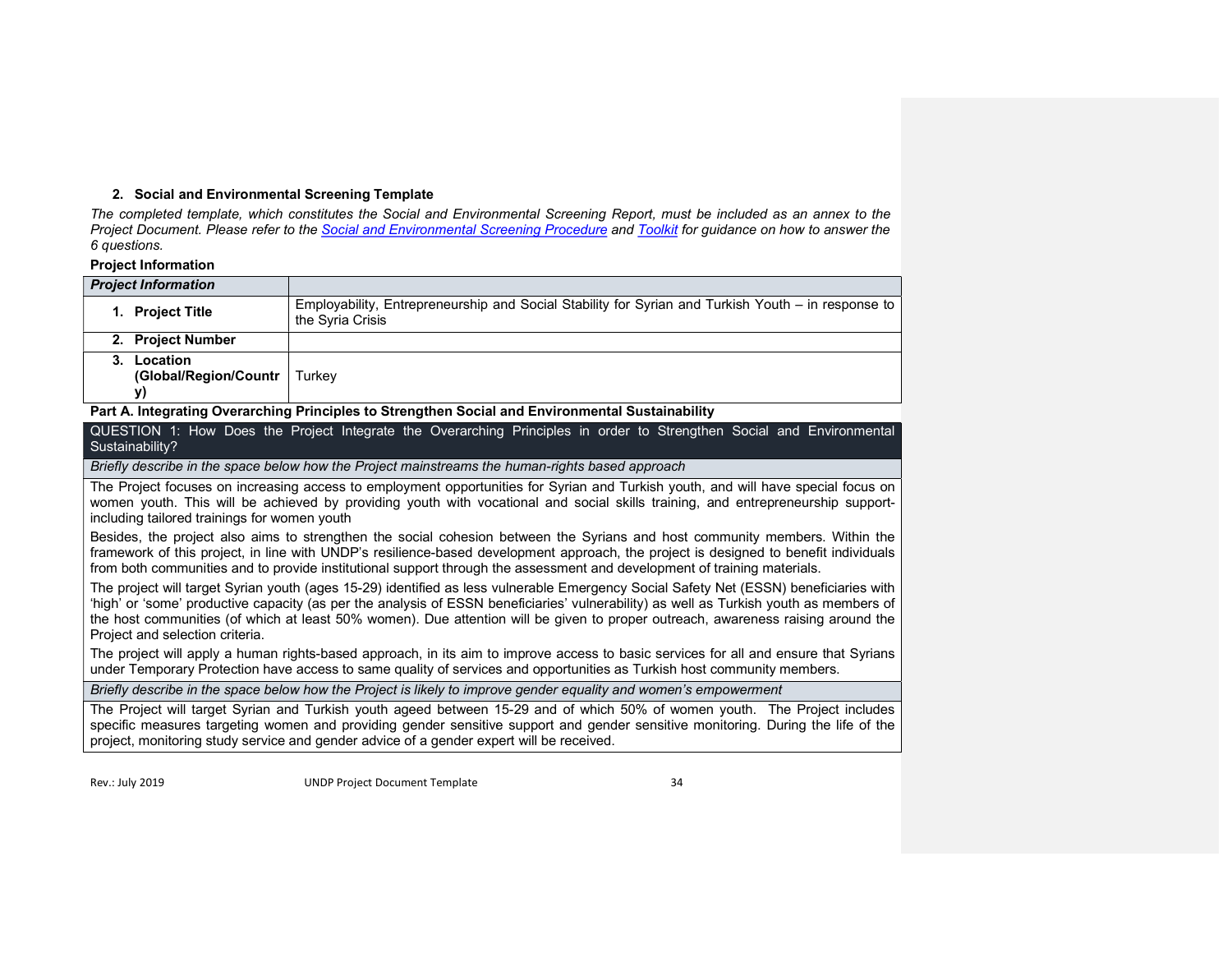# Briefly describe in the space below how the Project mainstreams environmental sustainability

With the resilience-based development approach, this project focuses on: i) creating a basis to transition towards sustainable development and support self-reliance for the refugees wherever possible. This includes labor supply and demand side to strengthen self-reliance and socio-economic integration; ii) cooperation with and delivery through local partners, particularly municipalities; and iii) all activities are environmentally friendly, some of which contribute actively to environmental sustainability. Within the framework of this project, in line with UNDP's resilience-based development approach, the project is designed to benefit individuals from both communities and to provide institutional support through the assessment and development of training materials.

# Part B. Identifying and Managing Social and Environmental Risks

| <b>QUESTION</b><br>What<br>2:<br>the<br>are<br>Potential Social and Environmental<br>Risks?            | environmental risks?                           | QUESTION 3: What is                             | the<br>level<br>of.<br>significance of the potential social and                                                                                        | QUESTION 6: What social and environmental<br>assessment and management measures have<br>been conducted and/or are required to<br>address potential risks (for Risks with<br>Moderate and High Significance)?           |
|--------------------------------------------------------------------------------------------------------|------------------------------------------------|-------------------------------------------------|--------------------------------------------------------------------------------------------------------------------------------------------------------|------------------------------------------------------------------------------------------------------------------------------------------------------------------------------------------------------------------------|
| <b>Risk Description</b>                                                                                | <i>Impact</i><br>and<br>Probability<br>$(1-5)$ | Significan<br>ce<br>(Low,<br>Moderate.<br>High) | Comments                                                                                                                                               | Description of assessment and management<br>measures as reflected in the Project design. If<br>ESIA or SESA is required note that the<br>assessment should consider all potential<br><i>impacts and risks.</i>         |
| Risk 1: Risk that duty-bearers do not<br>have the capacity to meet their<br>obligations in the Project | $I = 4$<br>$P = 2$                             | Moderate                                        | Considering<br>the<br>capacity of<br>the I<br>local actors, there<br>risk of<br>is<br>a<br>their<br>meeting<br>obligations.                            | The project will work in close collaboration<br>with the Ministry of Youth and Sports, a<br>trusted partner for UNDP.                                                                                                  |
| Risk 2: Risk that rights-holders do<br>not have the capacity to claim their<br>rights                  | $= 4$<br>$P = 2$                               | High                                            | This risk is related<br>to awareness of<br>the Syrians about $ $<br>their rights and<br>services provided<br>the<br>public<br>bv<br>service providers. | The project will also address the issues that<br>relate to increasing of the outreach of service<br>providers to the Syrian populations as well as<br>their awareness, to ensure that they can claim<br>such services. |
|                                                                                                        |                                                |                                                 | QUESTION 4: What is the overall Project risk categorization?                                                                                           |                                                                                                                                                                                                                        |

UNDP Project Document Template 35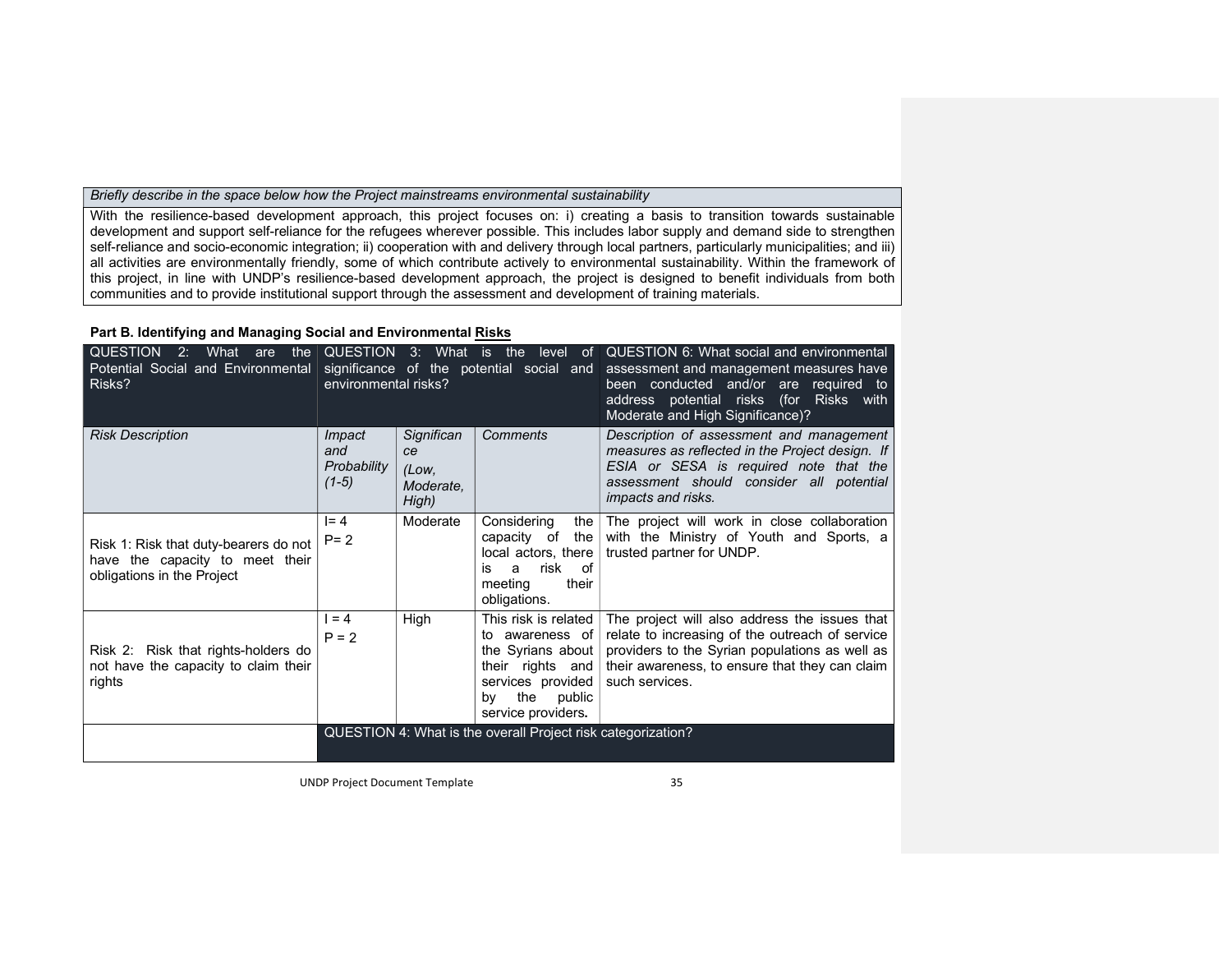| Select one (see SESP for guidance)                                                                                  | Comments if any |                                                                                                                                                                                                                                                                                                                                     |
|---------------------------------------------------------------------------------------------------------------------|-----------------|-------------------------------------------------------------------------------------------------------------------------------------------------------------------------------------------------------------------------------------------------------------------------------------------------------------------------------------|
| <b>Low Risk</b>                                                                                                     | $\mathsf{x}$    | The project aims to reduce the risks and<br>mitigate the impact of the Syrian crisis. The<br>objective is to increase inclusiveness of the<br>services provided as well as support sectors<br>that provide a higher potential of labour<br>absorption for the Syrian population. The<br>interventions do not pose significant risk. |
| Moderate Risk                                                                                                       | □               |                                                                                                                                                                                                                                                                                                                                     |
| <b>High Risk</b>                                                                                                    | $\Box$          |                                                                                                                                                                                                                                                                                                                                     |
| QUESTION 5: Based on the identified risks<br>and risk categorization, what requirements of<br>the SES are relevant? |                 |                                                                                                                                                                                                                                                                                                                                     |
| Check all that apply                                                                                                | Comments if any |                                                                                                                                                                                                                                                                                                                                     |
| Principle 1: Human Rights                                                                                           | X               |                                                                                                                                                                                                                                                                                                                                     |
| Principle 2: Gender Equality<br>and<br><b>Women's Empowerment</b>                                                   | X               |                                                                                                                                                                                                                                                                                                                                     |
| $\mathbf{1}$<br>Biodiversity Conservation and<br><b>Natural Resource Management</b>                                 | $\Box$          |                                                                                                                                                                                                                                                                                                                                     |
| 2.<br>Climate Change Mitigation and<br>Adaptation                                                                   | $\Box$          |                                                                                                                                                                                                                                                                                                                                     |
| 3 <sub>1</sub><br>Community Health, Safety and<br><b>Working Conditions</b>                                         | $\Box$          |                                                                                                                                                                                                                                                                                                                                     |
| 4.<br><b>Cultural Heritage</b>                                                                                      | $\Box$          |                                                                                                                                                                                                                                                                                                                                     |
| 5.<br><b>Displacement</b><br>and<br>Resettlement                                                                    | $\Box$          |                                                                                                                                                                                                                                                                                                                                     |
| 6.<br><b>Indigenous Peoples</b>                                                                                     | $\Box$          |                                                                                                                                                                                                                                                                                                                                     |
| 7 <sub>1</sub><br>Pollution<br>Prevention<br>and<br><b>Resource Efficiency</b>                                      | $\Box$          |                                                                                                                                                                                                                                                                                                                                     |

Final Sign Off

UNDP Project Document Template 36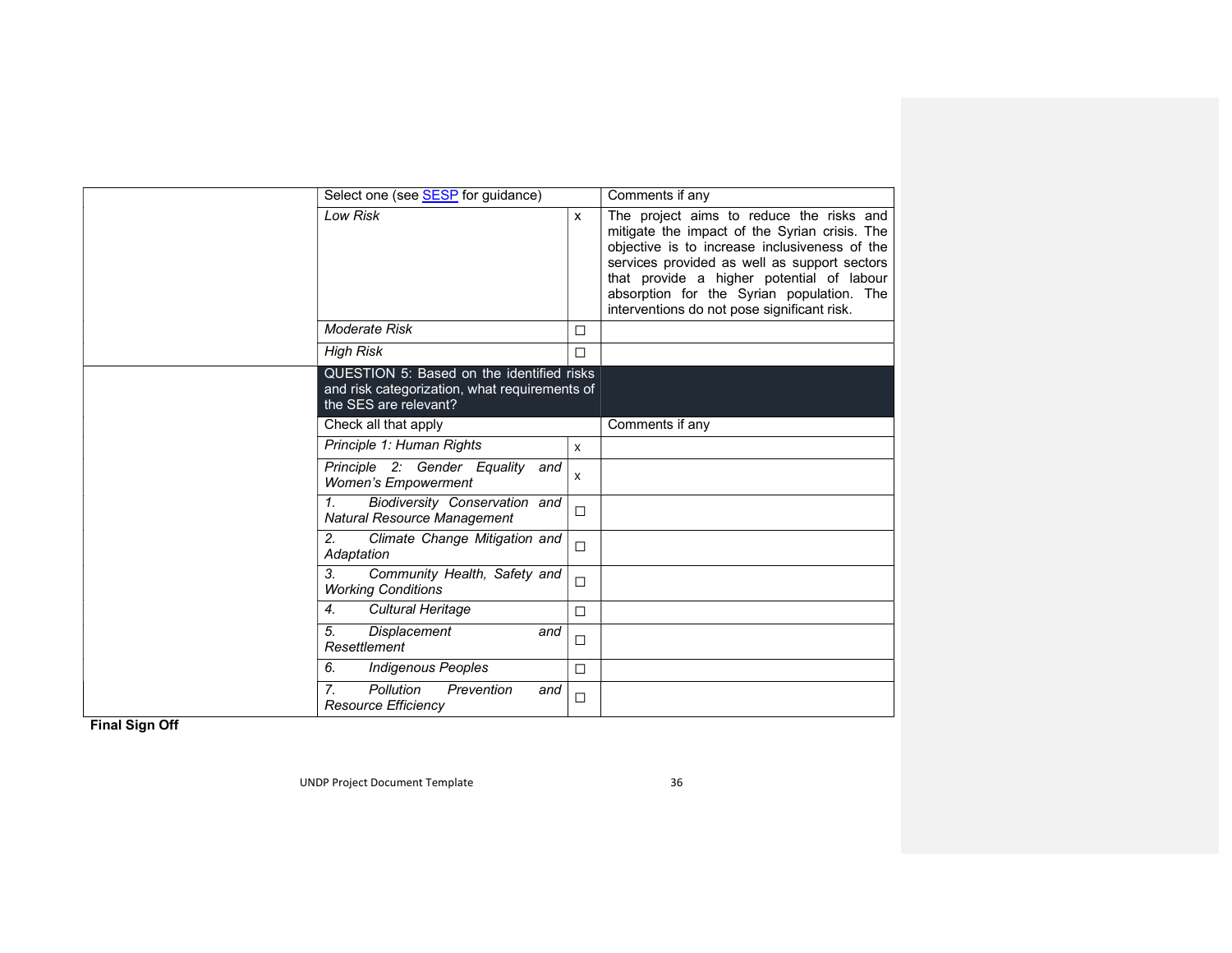| <b>Signature</b>    | <b>Date</b> | <b>Description</b>                               |
|---------------------|-------------|--------------------------------------------------|
| <b>QA Assessor:</b> |             | <b>UNDP Portfolio Manager</b>                    |
|                     |             |                                                  |
| <b>QA Approver</b>  |             | UNDP M&E Analyst                                 |
| <b>PAC Chair</b>    |             | UNDP Assistant Resident Representative Programme |

UNDP Project Document Template 37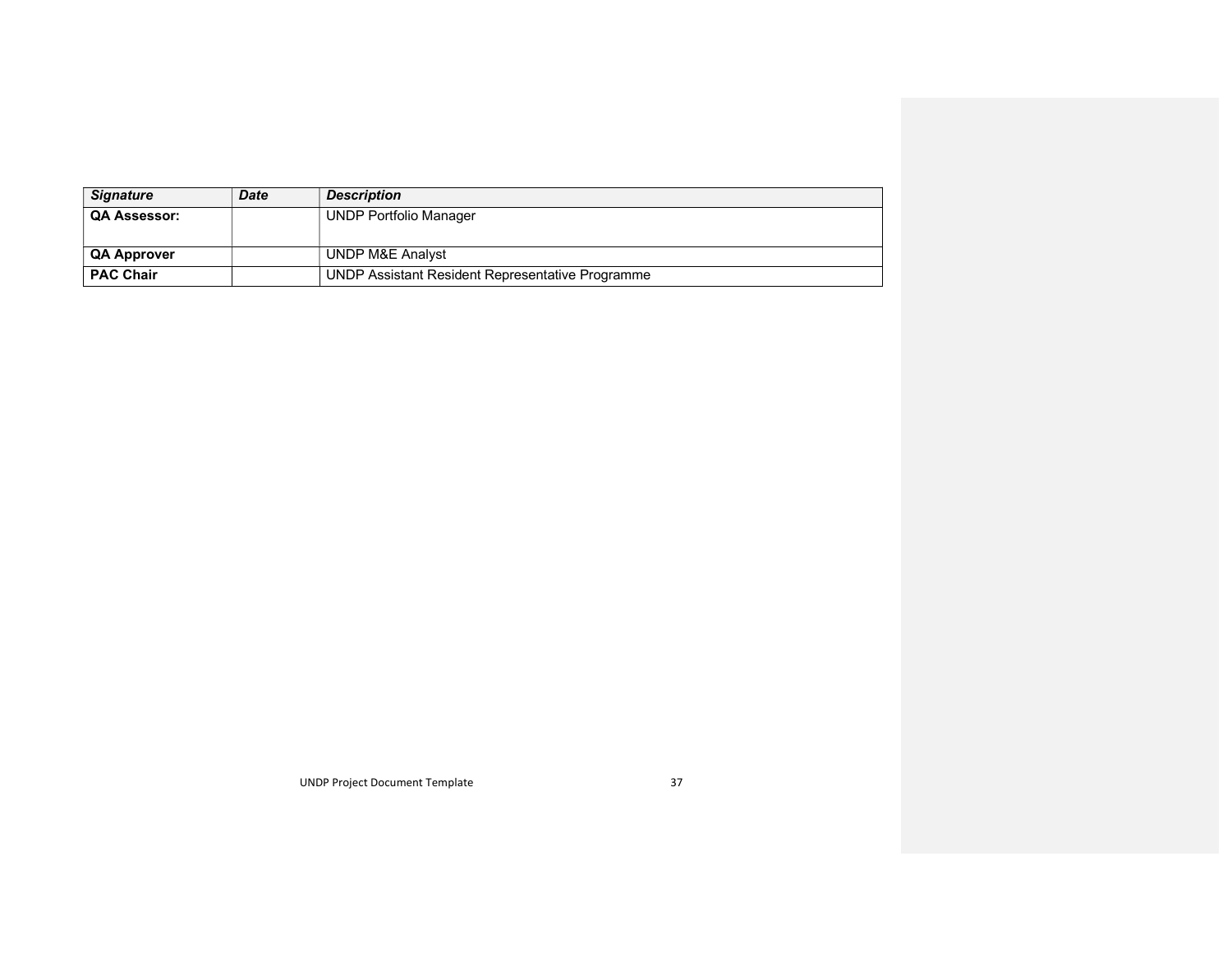# SESP Attachment 1. Social and Environmental Risk Screening Checklist

| <b>Checklist Potential Social and Environmental Risks</b>                                                                                                                                                                        |                           |
|----------------------------------------------------------------------------------------------------------------------------------------------------------------------------------------------------------------------------------|---------------------------|
| <b>Principles 1: Human Rights</b>                                                                                                                                                                                                | <b>Answer</b><br>(Yes/No) |
| Could the Project lead to adverse impacts on enjoyment of the human rights<br>1.<br>(civil, political, economic, social or cultural) of the affected population and particularly<br>of marginalized groups?                      | N                         |
| Is there a likelihood that the Project would have inequitable or discriminatory<br>2.<br>adverse impacts on affected populations, particularly people living in poverty or<br>marginalized or excluded individuals or groups? 28 | N                         |
| Could the Project potentially restrict availability, quality of and access to<br>3.<br>resources or basic services, in particular to marginalized individuals or groups?                                                         | N                         |
| Is there a likelihood that the Project would exclude any potentially affected<br>4.<br>stakeholders, in particular marginalized groups, from fully participating in decisions<br>that may affect them?                           | N                         |
| Is there a risk that duty-bearers do not have the capacity to meet their<br>5.<br>obligations in the Project?                                                                                                                    | Y                         |
| Is there a risk that rights-holders do not have the capacity to claim their<br>6.<br>rights?                                                                                                                                     | Y                         |
| 7 <sub>1</sub><br>Have local communities or individuals, given the opportunity, raised human<br>rights concerns regarding the Project during the stakeholder engagement process?                                                 | N                         |
| Is there a risk that the Project would exacerbate conflicts among and/or the<br>8.<br>risk of violence to project-affected communities and individuals?                                                                          | N                         |
| Principle 2: Gender Equality and Women's Empowerment                                                                                                                                                                             |                           |
| 1.<br>Is there a likelihood that the proposed Project would have adverse impacts on<br>gender equality and/or the situation of women and girls?                                                                                  | N                         |
| 2.<br>Would the Project potentially reproduce discriminations against women based<br>on gender, especially regarding participation in design and implementation or access<br>to opportunities and benefits?                      | N                         |
| Have women's groups/leaders raised gender equality concerns regarding the<br>3.<br>Project during the stakeholder engagement process and has this been included in<br>the overall Project proposal and in the risk assessment?   | N                         |
| Would the Project potentially limit women's ability to use, develop and protect<br>4.<br>natural resources, taking into account different roles and positions of women and<br>men in accessing environmental goods and services? | N                         |
| For example, activities that could lead to natural resources degradation or<br>depletion in communities who depend on these resources for their livelihoods and<br>well being                                                    |                           |
| Principle 3:<br>Environmental Sustainability: Screening questions regarding<br>environmental risks are encompassed by the specific Standard-related<br>questions below                                                           |                           |
| Standard 1: Biodiversity Conservation and Sustainable Natural Resource<br><b>Management</b>                                                                                                                                      |                           |
| 1.1<br>Would the Project potentially cause adverse impacts to habitats (e.g.<br>modified, natural, and critical habitats) and/or ecosystems and ecosystem services?                                                              | N                         |
| For example, through habitat loss, conversion or degradation, fragmentation,                                                                                                                                                     |                           |

<sup>&</sup>lt;sup>28</sup> Prohibited grounds of discrimination include race, ethnicity, gender, age, language, disability, sexual orientation, religion, political or other opinion, national or social or<br>geographical origin, property, birth or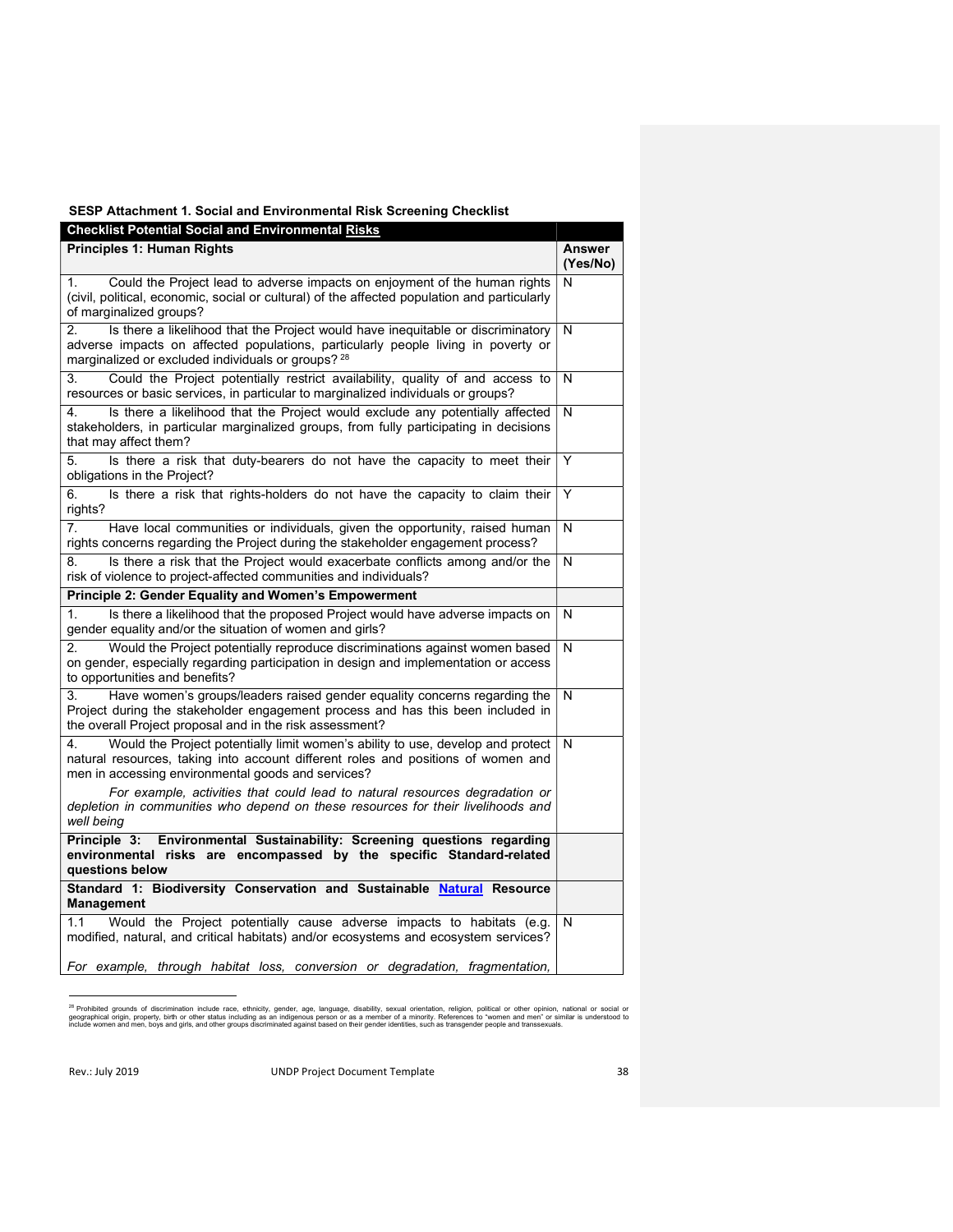| hydrological changes                                                                                                                                                                                                                                                                                                                                                                                                                                                                                                                                                                                                                                                                                                                                                                                                                                                                                           |   |
|----------------------------------------------------------------------------------------------------------------------------------------------------------------------------------------------------------------------------------------------------------------------------------------------------------------------------------------------------------------------------------------------------------------------------------------------------------------------------------------------------------------------------------------------------------------------------------------------------------------------------------------------------------------------------------------------------------------------------------------------------------------------------------------------------------------------------------------------------------------------------------------------------------------|---|
| Are any Project activities proposed within or adjacent to critical habitats<br>1.2<br>and/or environmentally sensitive areas, including legally protected areas (e.g. nature<br>reserve, national park), areas proposed for protection, or recognized as such by<br>authoritative sources and/or indigenous peoples or local communities?                                                                                                                                                                                                                                                                                                                                                                                                                                                                                                                                                                      | N |
| 1.3<br>Does the Project involve changes to the use of lands and resources that may<br>have adverse impacts on habitats, ecosystems, and/or livelihoods? (Note: if<br>restrictions and/or limitations of access to lands would apply, refer to Standard 5)                                                                                                                                                                                                                                                                                                                                                                                                                                                                                                                                                                                                                                                      | N |
| 1.4<br>Would Project activities pose risks to endangered species?                                                                                                                                                                                                                                                                                                                                                                                                                                                                                                                                                                                                                                                                                                                                                                                                                                              | N |
| 1.5<br>Would the Project pose a risk of introducing invasive alien species?                                                                                                                                                                                                                                                                                                                                                                                                                                                                                                                                                                                                                                                                                                                                                                                                                                    | N |
| 1.6<br>Does<br>Project involve harvesting of natural forests,<br>the<br>plantation<br>development, or reforestation?                                                                                                                                                                                                                                                                                                                                                                                                                                                                                                                                                                                                                                                                                                                                                                                           | N |
| 1.7<br>Does the Project involve the production and/or harvesting of fish populations<br>or other aquatic species?                                                                                                                                                                                                                                                                                                                                                                                                                                                                                                                                                                                                                                                                                                                                                                                              | N |
| Does the Project involve significant extraction, diversion or containment of<br>1.8<br>surface or ground water?                                                                                                                                                                                                                                                                                                                                                                                                                                                                                                                                                                                                                                                                                                                                                                                                | N |
| For example, construction of dams, reservoirs, river basin developments,<br>groundwater extraction                                                                                                                                                                                                                                                                                                                                                                                                                                                                                                                                                                                                                                                                                                                                                                                                             |   |
| Does the Project involve utilization of genetic resources? (e.g. collection<br>1.9<br>and/or harvesting, commercial development)                                                                                                                                                                                                                                                                                                                                                                                                                                                                                                                                                                                                                                                                                                                                                                               | N |
| Would the Project generate potential adverse transboundary or global<br>1.10<br>environmental concerns?                                                                                                                                                                                                                                                                                                                                                                                                                                                                                                                                                                                                                                                                                                                                                                                                        | N |
| Would the Project result in secondary or consequential development activities<br>1.11<br>which could lead to adverse social and environmental effects, or would it generate<br>cumulative impacts with other known existing or planned activities in the area?<br>For example, a new road through forested lands will generate direct<br>environmental and social impacts (e.g. felling of trees, earthworks, potential<br>relocation of inhabitants). The new road may also facilitate encroachment on lands<br>by illegal settlers or generate unplanned commercial development along the route,<br>potentially in sensitive areas. These are indirect, secondary, or induced impacts that<br>need to be considered. Also, if similar developments in the same forested area are<br>planned, then cumulative impacts of multiple activities (even if not part of the same<br>Project) need to be considered. | N |
| <b>Standard 2: Climate Change Mitigation and Adaptation</b>                                                                                                                                                                                                                                                                                                                                                                                                                                                                                                                                                                                                                                                                                                                                                                                                                                                    |   |
| Will the proposed Project result in significant <sup>29</sup> greenhouse gas emissions or<br>2.1<br>may exacerbate climate change?                                                                                                                                                                                                                                                                                                                                                                                                                                                                                                                                                                                                                                                                                                                                                                             | N |
| Would the potential outcomes of the Project be sensitive or vulnerable to<br>$2.2\phantom{0}$<br>potential impacts of climate change?                                                                                                                                                                                                                                                                                                                                                                                                                                                                                                                                                                                                                                                                                                                                                                          | N |
| 2.3<br>Is the proposed Project likely to directly or indirectly increase social and<br>environmental vulnerability to climate change now or in the future (also known as<br>maladaptive practices)?<br>For example, changes to land use planning may encourage further development of                                                                                                                                                                                                                                                                                                                                                                                                                                                                                                                                                                                                                          | N |
| floodplains, potentially increasing the population's vulnerability to climate change,<br>specifically flooding                                                                                                                                                                                                                                                                                                                                                                                                                                                                                                                                                                                                                                                                                                                                                                                                 |   |
| <b>Standard 3: Community Health, Safety and Working Conditions</b>                                                                                                                                                                                                                                                                                                                                                                                                                                                                                                                                                                                                                                                                                                                                                                                                                                             |   |
| Would elements of Project construction, operation, or decommissioning pose<br>3.1<br>potential safety risks to local communities?                                                                                                                                                                                                                                                                                                                                                                                                                                                                                                                                                                                                                                                                                                                                                                              | N |
| 3.2<br>Would the Project pose potential risks to community health and safety due to<br>the transport, storage, and use and/or disposal of hazardous or dangerous materials                                                                                                                                                                                                                                                                                                                                                                                                                                                                                                                                                                                                                                                                                                                                     | N |

<sup>&</sup>lt;sup>29</sup> In regards to CO<sub>2,</sub> 'significant emissions' corresponds generally to more than 25,000 tons per year (from both direct and indirect sources). [The Guidance Note on<br>Climate Change Mitigation and Adaptation provides add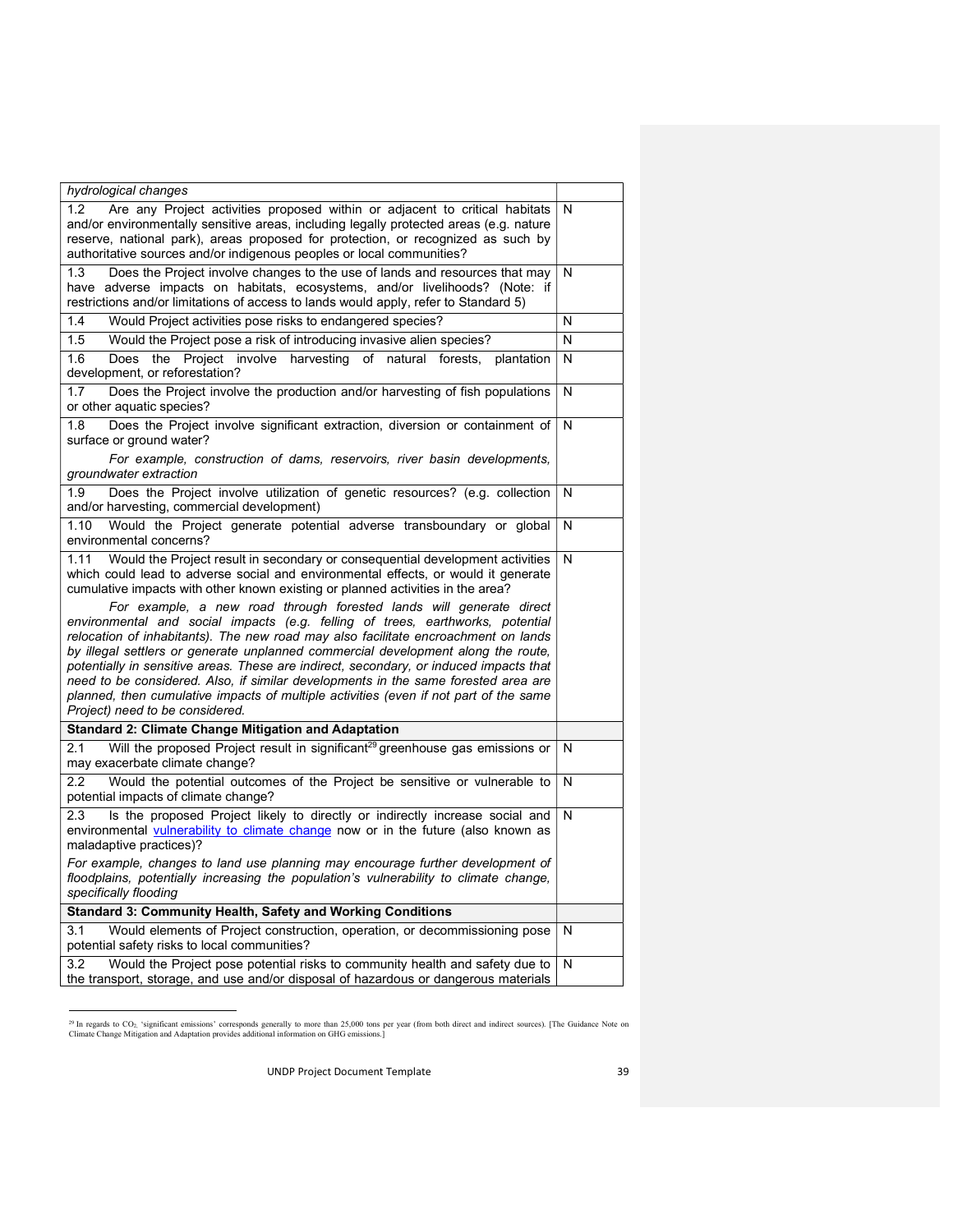| (e.g. explosives, fuel and other chemicals during construction and operation)?                                                                                                                                                                                                                                                                                                                                                                                                        |   |
|---------------------------------------------------------------------------------------------------------------------------------------------------------------------------------------------------------------------------------------------------------------------------------------------------------------------------------------------------------------------------------------------------------------------------------------------------------------------------------------|---|
| 3.3<br>Does the Project involve large-scale infrastructure development (e.g. dams,<br>roads, buildings)?                                                                                                                                                                                                                                                                                                                                                                              | N |
| 3.4<br>Would failure of structural elements of the Project pose risks to communities?                                                                                                                                                                                                                                                                                                                                                                                                 | N |
| (e.g. collapse of buildings or infrastructure)                                                                                                                                                                                                                                                                                                                                                                                                                                        |   |
| Would the proposed Project be susceptible to or lead to increased<br>3.5<br>vulnerability to earthquakes, subsidence, landslides, erosion, flooding or extreme<br>climatic conditions?                                                                                                                                                                                                                                                                                                | N |
| Would the Project result in potential increased health risks (e.g. from water-<br>3.6<br>borne or other vector-borne diseases or communicable infections such as<br>HIV/AIDS)?                                                                                                                                                                                                                                                                                                        | N |
| 3.7<br>Does the Project pose potential risks and vulnerabilities related to<br>occupational health and safety due to physical, chemical, biological, and radiological<br>hazards during Project construction, operation, or decommissioning?                                                                                                                                                                                                                                          | N |
| 3.8<br>Does the Project involve support for employment or livelihoods that may fail<br>to comply with national and international labor standards (i.e. principles and<br>standards of ILO fundamental conventions)?                                                                                                                                                                                                                                                                   | N |
| Does the Project engage security personnel that may pose a potential risk to<br>3.9<br>health and safety of communities and/or individuals (e.g. due to a lack of adequate<br>training or accountability)?                                                                                                                                                                                                                                                                            | N |
| <b>Standard 4: Cultural Heritage</b>                                                                                                                                                                                                                                                                                                                                                                                                                                                  |   |
| Will the proposed Project result in interventions that would potentially<br>4.1<br>adversely impact sites, structures, or objects with historical, cultural, artistic,<br>traditional or religious values or intangible forms of culture (e.g. knowledge,<br>innovations, practices)? (Note: Projects intended to protect and conserve Cultural<br>Heritage may also have inadvertent adverse impacts)                                                                                | N |
| 4.2<br>Does the Project propose utilizing tangible and/or intangible forms of cultural<br>heritage for commercial or other purposes?                                                                                                                                                                                                                                                                                                                                                  | N |
| Standard 5: Displacement and Resettlement                                                                                                                                                                                                                                                                                                                                                                                                                                             |   |
| Would the Project potentially involve temporary or permanent and full or<br>5.1<br>partial physical displacement?                                                                                                                                                                                                                                                                                                                                                                     | N |
| 5.2<br>Would the Project possibly result in economic displacement (e.g. loss of<br>assets or access to resources due to land acquisition or access restrictions - even in<br>the absence of physical relocation)?                                                                                                                                                                                                                                                                     | N |
| Is there a risk that the Project would lead to forced evictions? <sup>30</sup><br>5.3                                                                                                                                                                                                                                                                                                                                                                                                 | N |
| Would the proposed Project possibly affect land tenure arrangements and/or<br>5.4<br>community based property rights/customary rights to land, territories and/or<br>resources?                                                                                                                                                                                                                                                                                                       | N |
| <b>Standard 6: Indigenous Peoples</b>                                                                                                                                                                                                                                                                                                                                                                                                                                                 |   |
| Are indigenous peoples present in the Project area (including Project area of<br>6.1<br>influence)?                                                                                                                                                                                                                                                                                                                                                                                   | N |
| 6.2<br>Is it likely that the Project or portions of the Project will be located on lands<br>and territories claimed by indigenous peoples?                                                                                                                                                                                                                                                                                                                                            | N |
| 6.3<br>Would the proposed Project potentially affect the human rights, lands, natural<br>resources, territories, and traditional livelihoods of indigenous peoples (regardless of<br>whether indigenous peoples possess the legal titles to such areas, whether the<br>Project is located within or outside of the lands and territories inhabited by the<br>affected peoples, or whether the indigenous peoples are recognized as indigenous<br>peoples by the country in question)? | N |

<sup>&</sup>lt;sup>30</sup> Forced evictions include acts and/or omissions involving the coerced or involuntary displacement of individuals, groups, or communities from homes and/or lands and common<br>property resources that were occupied or depen